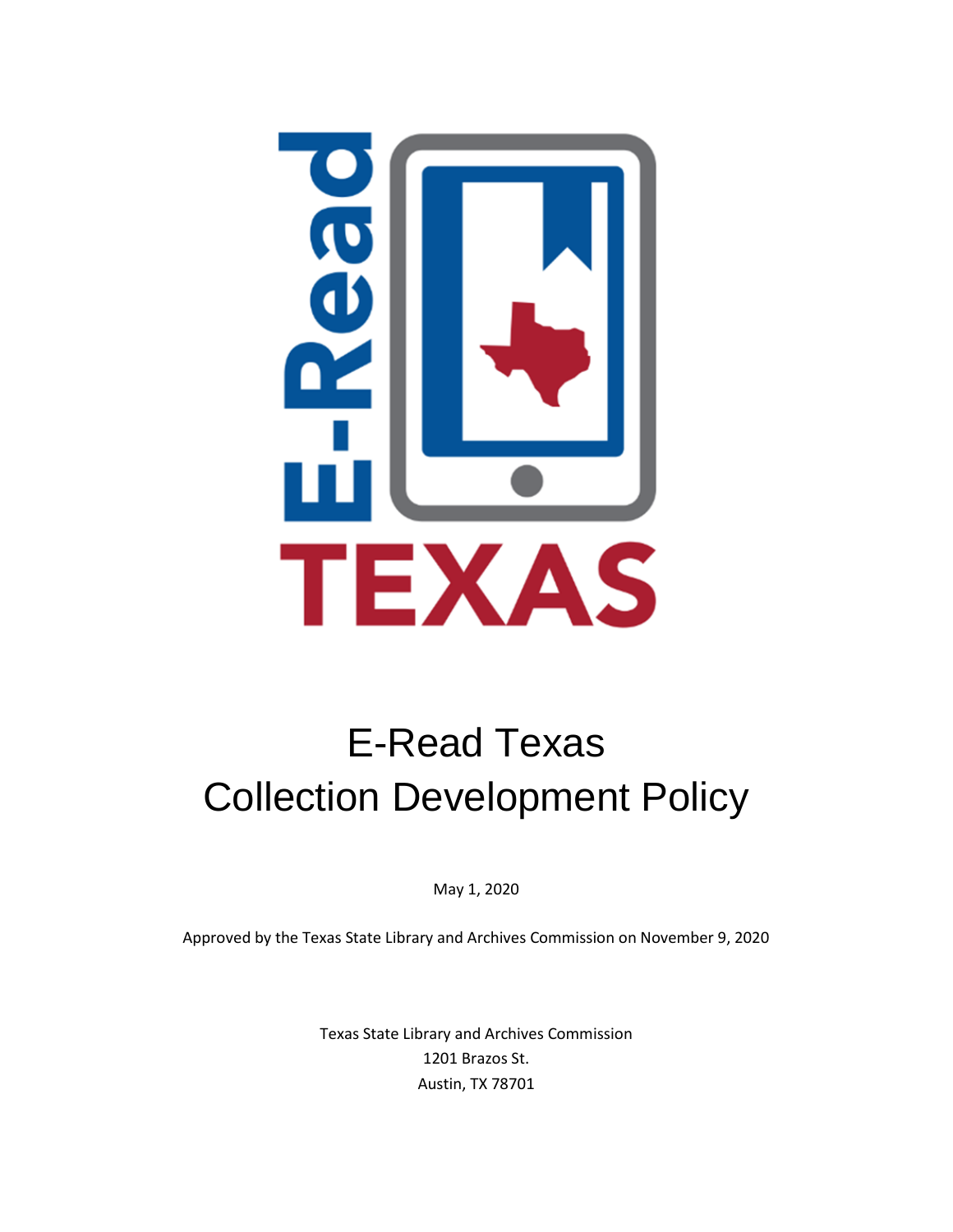#### I. Introduction

The Texas State Library and Archives Commission (TSLAC) promotes and encourages literacy through the E-Read Texas Program. This program provides library e-books and an e-reader application that will make it possible for all Texans served by public libraries to access e-books. The E-Read Texas e-book collection is primarily designed to meet the needs of readers of fiction and popular non-fiction e-books. Additional reference and non-fiction e-books are available through the TexShare and TexQuest e-resource programs. The purpose of this collection development policy is to provide a statement of commitment to a collection that meets the needs of libraries in Texas and to provide guidelines for the TexShare E-Books Working Group in selection of materials.

This collection development policy will also guide the TexShare E-Books Working Group in the consistent and careful expenditure of funds. These guidelines align with ideals (as codified on the date of this policy's Commission approval, November 9, 2020) published by the American Library Association (ALA) in th[e Library Bill of Rights,](http://www.ala.org/advocacy/sites/ala.org.advocacy/files/content/LBORwithInterpretations.pdf) [Freedom to Read Statement,](http://www.ala.org/advocacy/intfreedom/freedomreadstatement) and Freedom [to View Statement](http://www.ala.org/advocacy/intfreedom/freedomviewstatement) as well as [ReadersFirst](http://www.readersfirst.org/) principles.<sup>1</sup>

# II. Collection Scope

The E-Read Texas collection is designed to support the educational, cultural, informational, and recreational needs of Texas library patrons as well as to grow the e-book expertise of library staff. This electronic collection will be complementary to collections maintained by small and medium-sized community libraries in Texas.

The TexShare E-Books Working Group will select titles for the E-Read Texas collection that will be popular among patrons and will recommend purchase of enough copies to reduce wait times. Initially, only adult fiction, young adult crossover and classic fiction, and popular adult non-fiction will be selected. The collection will include English and Spanish language e-books. The collection will not include erotica or reference materials.

In order to ensure that the E-Read Texas Collection is available to all libraries in the state, titles that offer unlimited simultaneous use and perpetual access are preferred. Books with single users licenses will be accepted if necessary. Metered and term-limited access licenses are strongly discouraged.

<sup>&</sup>lt;sup>1</sup> References to any external standards, professional statements, and guidelines are included in this policy as those resources were codified on November 9, 2020, the date of the Commission's approval of this policy. Any future changes to any of these external documents are not necessarily incorporated into the ongoing framework of this policy.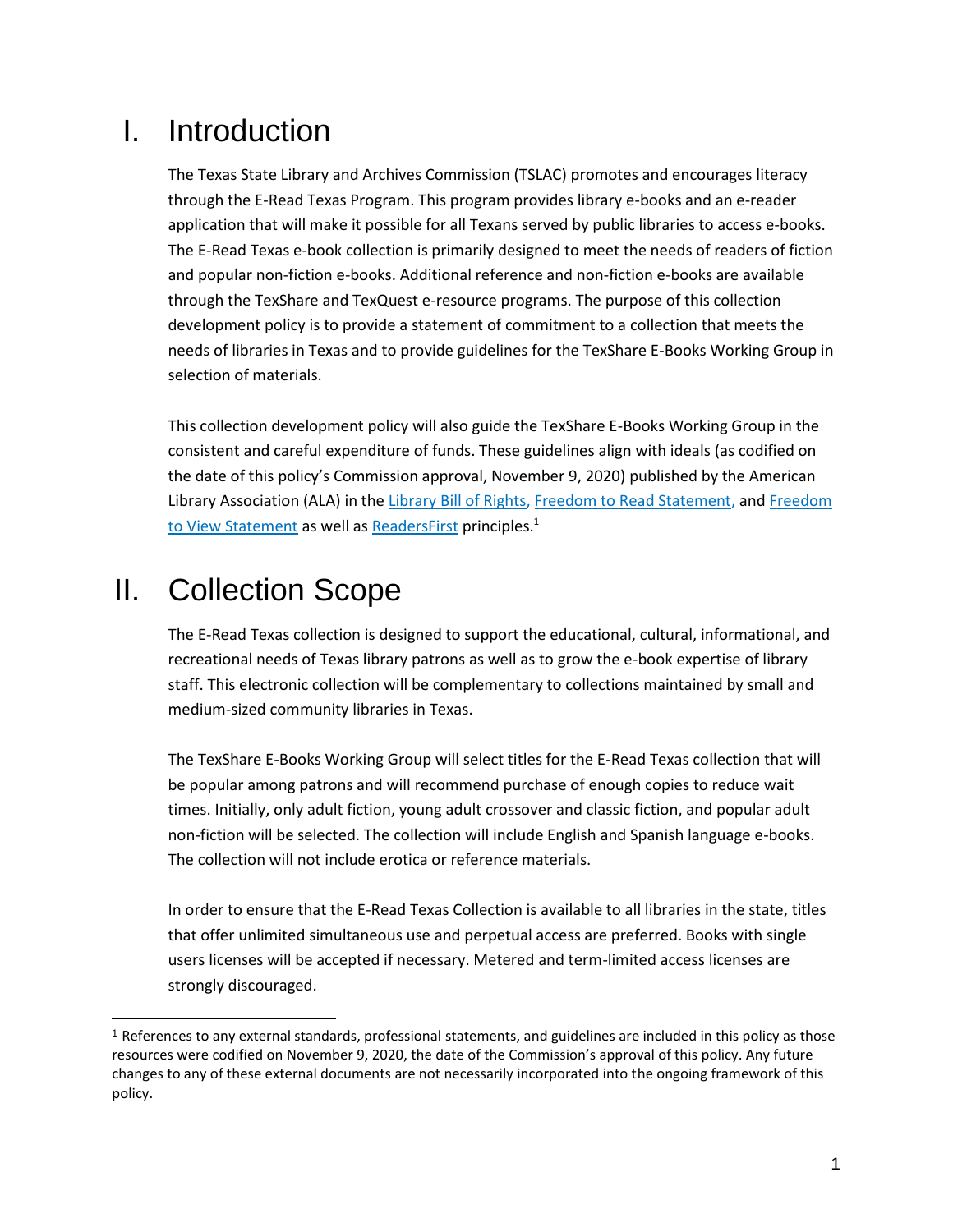The E-Books Texas program support[s ReadersFirst principles](http://www.readersfirst.org/program) to achieve a better user experience for library patrons. Library patrons should be able to:

- Search and browse a single comprehensive catalog with all of a library's offerings at once, including all e-books, physical collections, programs, blogs, and donor opportunities. Currently, content providers often only allow searches within the products they sell, depriving users of the comprehensive library experience.
- Place holds, check-out items, view availability, manage fines and receive communications within individual library catalogs or in the venue the library believes will serve them best, without having to visit separate websites (libraries, not distributors, should be enabled to manage all interactions with users).
- Seamlessly enjoy a variety of e-content. To do this, libraries must be able to choose content, devices and apps from any provider or from multiple providers, without bundling that limits a library's ability to serve content they purchase on platforms of their choice.
- Download e-books that are compatible with all readers, from the Kindle to the Nook to the iPad and so on, perhaps leading to a standard library eBook format that will work on many devices.

Any e-book vendor wishing to provide content for the E-Read Texas program should provide evidence that these principles will be respected and note any exceptions.

# III. Collection Funding

Funds for the acquisition and licensing of materials for E-Read Texas are provided by the Texas State Library and Archives Commission (TSLAC). Sources of these funds include allocations in TSLAC's budget and Library Services and Technology Act grant appropriations from the Institute for Museum and Library Services.

Participating libraries that wish to contribute financially to the program may contact TSLAC.

# IV. Intellectual Freedom

Patron privacy is of the utmost importance to E-Read Texas and extreme care and caution will be taken when dealing with any personal information. The ALA Intellectual Freedom Committee addresses patron privacy in a series o[f guidelines](http://www.ala.org/advocacy/privacy/guidelines/vendors) focused on library technology and digital content. These guidelines "attempt to balance the need to protect reader privacy with the needs of libraries to collect user data and provide personalized services, while respecting and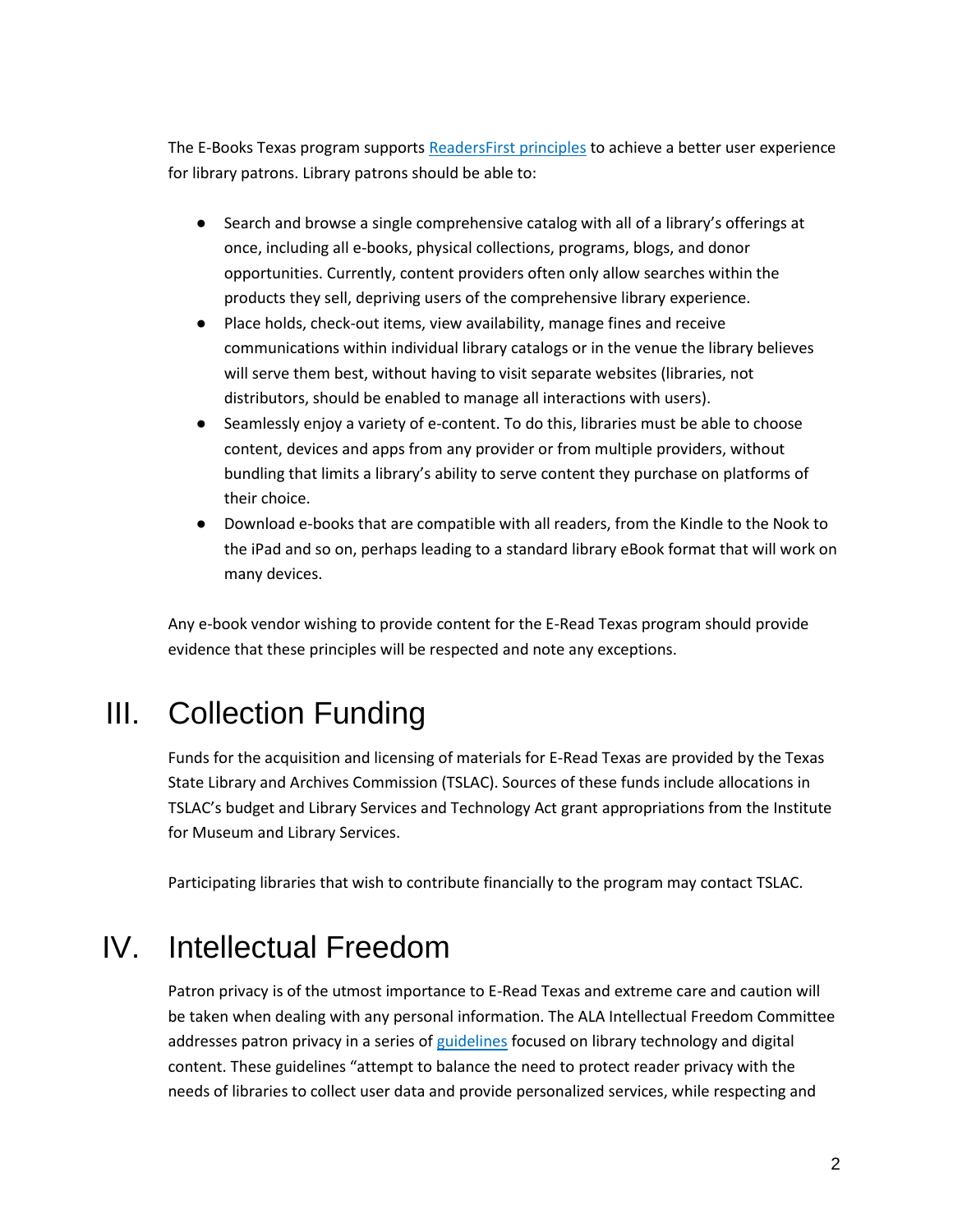protecting the individual's right to make their own informed decisions in regards to how much privacy they are willing to trade for convenience or added benefits."

In order to protect the privacy of all E-Read Texas users, TSLAC will:

- Strive to educate all staff members on best practices to protect patron privacy
- Collect as little personal information as necessary
- Know the laws of the state of Texas regarding record retention and only keep what the library has to and only for the time period required
- Limit the amount of personal information needed from library users when accessing E-Read Texas content
- Educate patrons on their privacy rights and how to protect themselves
- Work closely with software and digital resource vendors to ensure their privacy guidelines and practices match the library's standards before implementing any new technology and resources
- Have clear policies for staff in regard to helping patrons with computer tasks; TSLAC employees should never access or help enter personal information onto paper or electronic forms

The ALA [Intellectual Freedom and Censorship Q&A](http://www.ala.org/advocacy/intfreedom/censorship/faq) defines intellectual freedom (also known as free speech, freedom to read, and open access to information) as the right of every individual to both seek and receive information from all points of view without restriction. TSLAC and the E-Read Texas Program support the individual's right to access information representing a variety of points of view regardless of the individual views or biases of TSLAC personnel and will adhere to the principles of intellectual freedom adopted by the American Library Association as expressed in the [Library Bill of Rights,](http://www.ala.org/advocacy/intfreedom/librarybill) the [Freedom to Read Statement,](http://www.ala.org/advocacy/intfreedom/freedomreadstatement) and the Freedom to [View Statement.](http://www.ala.org/rt/vrt/professionalresources/vrtresources/freedomtoview)

E-Read Texas strives to provide a broad collection of materials in a variety of formats that represents all points of view, regardless of individual views or biases. TSLAC trusts that users can choose materials they and their children will access based on their own interests and standards. E-Read Texas therefore will not limit access to any item or resource based on an accountholder's age as it is the right of each individual person and family to decide what items are appropriate for use by themselves and their minor children.

# V. Accessibility

All content available through the E-Read Texas Program must be accessible to users with a wide range of disabilities, including blindness and low vision, deafness and hearing loss, learning disabilities, and cognitive limitations.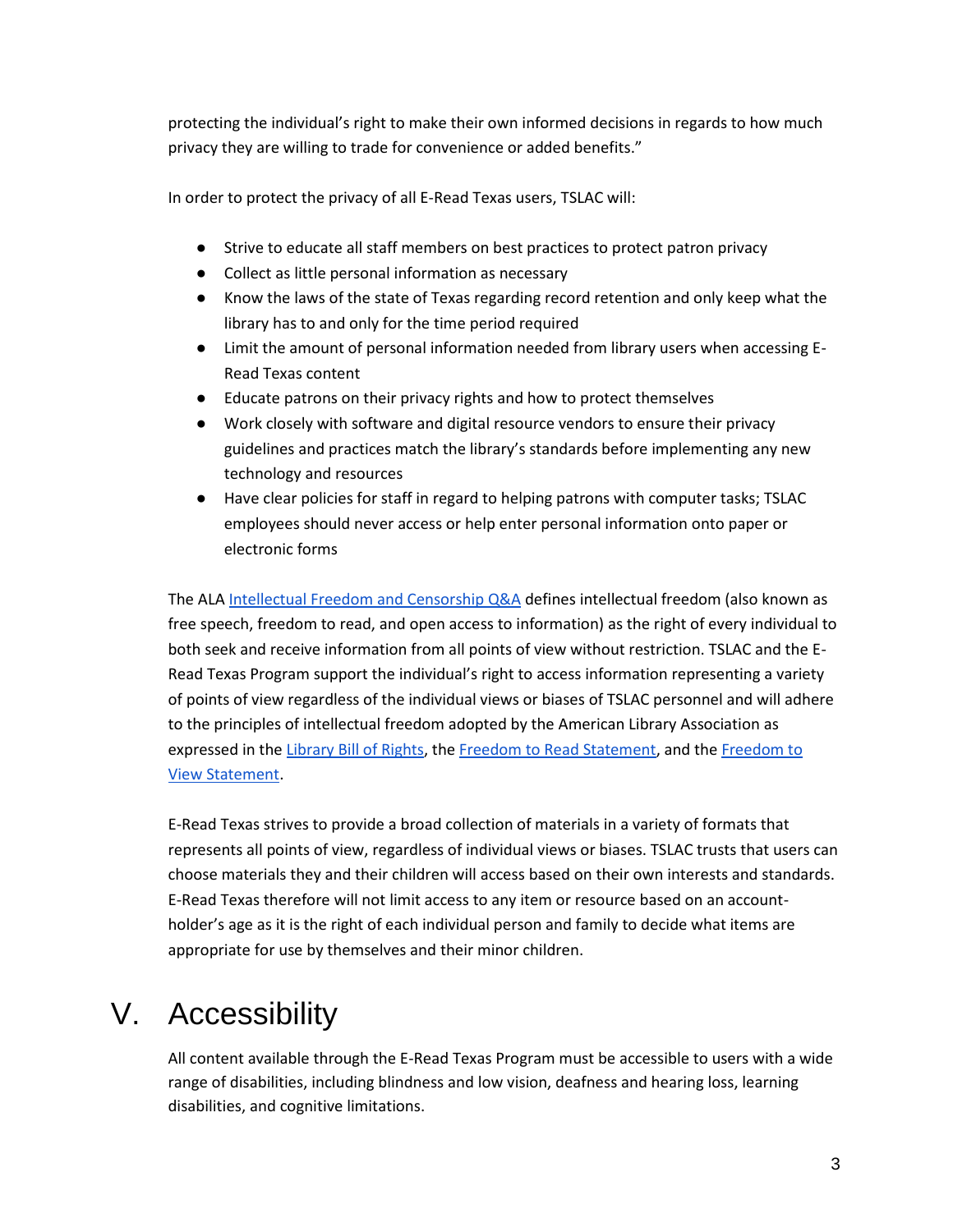TSLAC is required to follow Texas Administrative Code, Title 1, Part 10, Chapter 206, Accessibility and Usability of State Web Sites, Texas Administrative Code, Title 1, Part 10, Chapter 213, and the Federal Section 508, Accessibility Standards.

To improve the accessibility and interoperability of e-books purchased through the E-Read Texas Program, TSLAC strongly prefers the EPUB3 format, using the [EPUB Accessibility specification](http://kb.daisy.org/publishing/docs/conformance/epub.html) to improve accessibility conformance. For more information, please also see the DAISY Accessible [Publishing Knowledge Base.](http://kb.daisy.org/publishing/docs/conformance/epub.html)

#### VI. Selection Criteria

General criteria for selecting materials for the E-Read Texas Collection will be left to the judgment, expertise, and experience of the TexShare E-Books Working Group and Texas State Library and Archives Commission staff. All decisions will be made as objectively as possible. To build and maintain a collection of merit and value, materials will be evaluated according to the following criteria:

- Format of and method of access to the offered material
- Collection scope and subject priorities set in Section II of this policy
- Timeliness of the material/date of publication
- Current and potential relevance to the needs of the communities served
- Author expertise
- Publisher reputation and editorial model
- Placement in a series
- Awards the title has received
- Language of the publication
- Suitability of material for the intended audience
- Reviews from professional journals and reviewers
- Existing gaps and strengths of the collection
- Representation of diverse points of view
- Significance of the work to local, regional, or state interests
- Licensing model

All materials are considered in terms of these criteria and an item need not meet all of these standards in order to be added to the collection.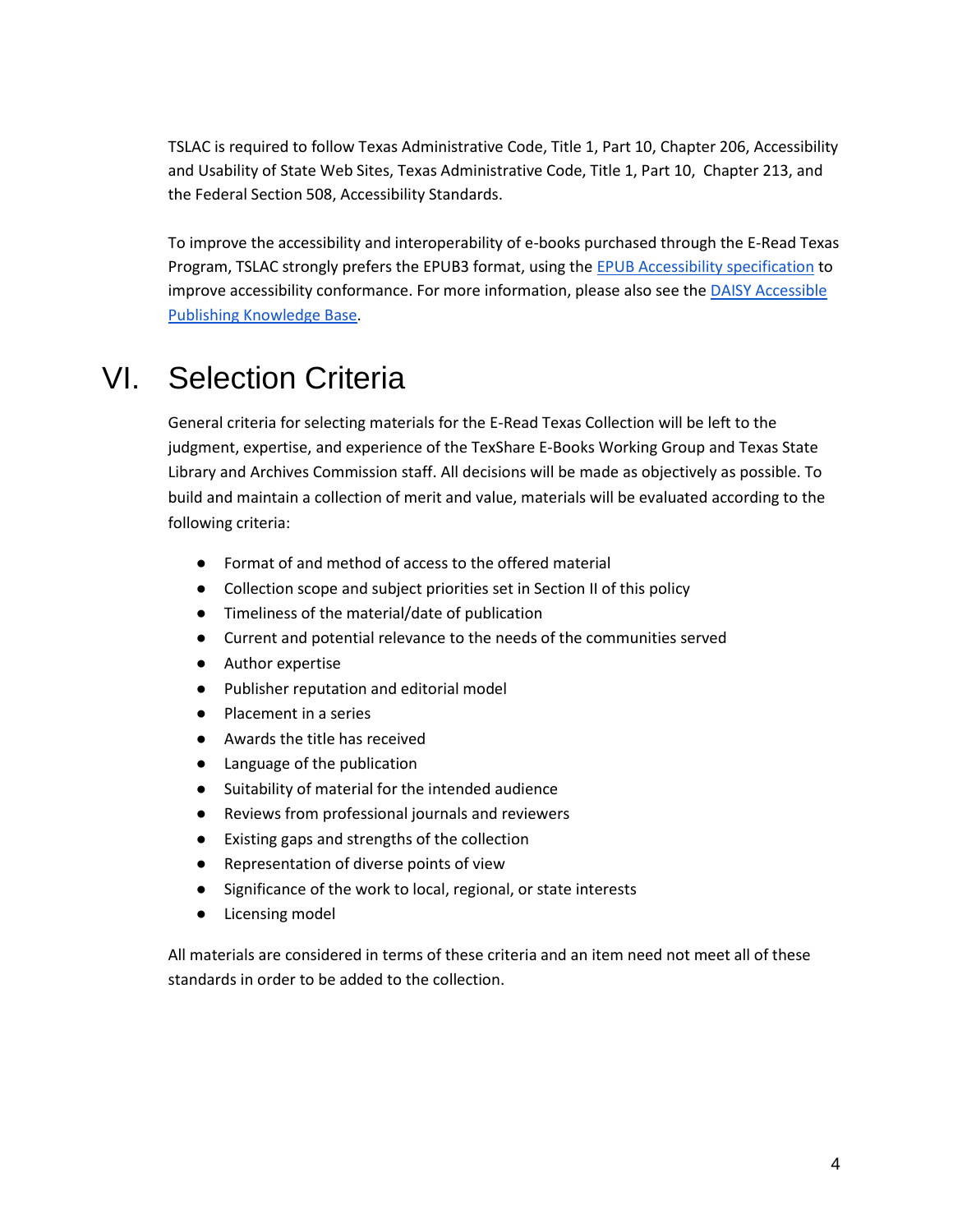# VII. Responsibility for Selection

Titles in the E-Read Texas collection will be selected by members of the TexShare E-Books Working Group. The Working Group is composed of professional librarians with experience in collection development and e-resource acquisition (with experience working with e-book collections preferred). The current Working Group roster is available at [https://www.tsl.texas.gov/texshare/ebooksworking.html.](https://www.tsl.texas.gov/texshare/ebooksworking.html)

Subscription e-book collections that are part of the TexShare and TexQuest electronic resources programs will be reviewed by the respective TexShare or TexQuest electronic information working groups. Such supplementary e-book content may be proposed by TSLAC staff for review by the TexShare E-Books Working Group.

TSLAC staff will be responsible for the acquisition and licensing of selected content.

# VIII. Deselection and Replacement Criteria

Titles in the E-Read Texas collection will be weeded using the [CREW Manual,](https://www.tsl.texas.gov/ld/pubs/crew/index.html) especially the Addendum on e-books, as guidance. Most superseded titles will be replaced by newer editions as they are issued. Subject areas with information that rapidly goes out of date, like legal and medical resources, will be regularly weeded if at all possible. Titles that purport to be factual but turn out to be fraudulent may be weeded or reclassified.

Titles with a limited number of uses will be replaced when the license expires only if there is sufficient demand to justify the repurchase.

# IX. Wait List Management and Duplicates

A portion of the e-book budget will be reserved for the purpose of wait list management. When the funds are exhausted, no additional titles will be purchased.

Default hold ratio thresholds:

- 6 holds per copy for e-books until a maximum of 250 copies is purchased.
- 9 holds per copy for digital recordings until a maximum of 250 copies is purchased

The threshold may be pushed to as high as 15 holds per copy as a spending control measure or to manage titles with high demand but transient interest. When the total number of copies